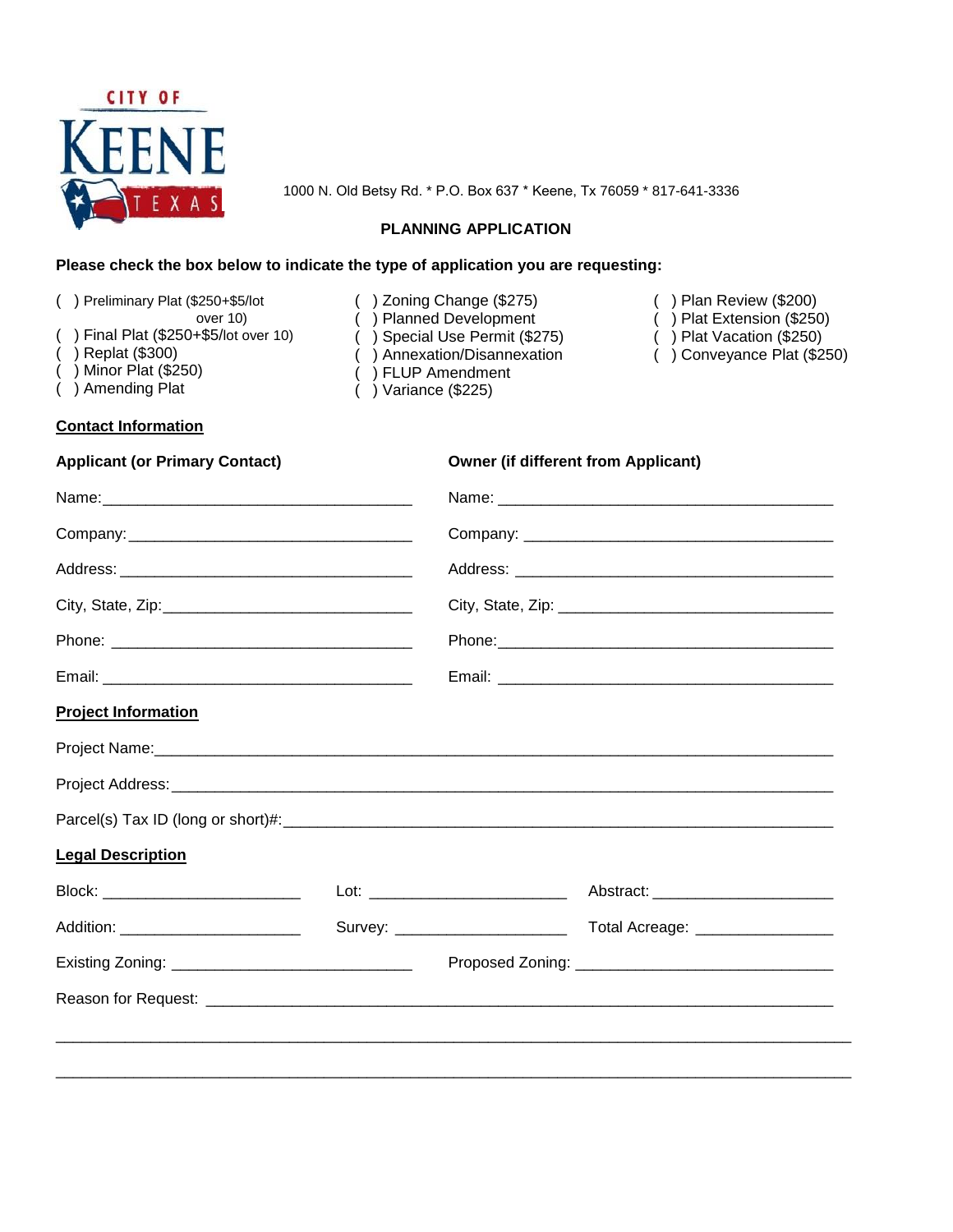## **Attach the following**:

- \_\_\_\_\_\_\_\_ A plat, map, sketch or drawing indicating metes and bounds description for all unplatted property and all Zoning cases.
	- **A** copy of a notarized Warranty Deed showing proof of ownership to the property

\_\_\_\_\_\_ A Tax Certificate must be attached with this application in order to finalize the procedure at

- \_\_\_\_\_\_\_\_ Johnson County Courthouse. Filing fees at the courthhouse are 18x24=\$46 or 24x36 and over  $= $71.00$ . (additional page \$25).
- \_\_\_\_\_\_\_\_ A notarized letter from the property owner authorizing a representative to present the request, if the the property owner will not be present.

I attest that the above information is true and accurate to the best of my knowledge and that I am now or will be fully prepared to present the above proposal at the Planning and Zoning Commission, Board of Adjustments and/or City Council hearing thereon. I understand that if any of the above Information is found to be wrong or inaccurate, my application may be removed from consideration prior to the time the application is voted upon by the Planning and Zoning Commission, Zoning Board of Adjustments and/or City Council.

I understand that in the event the undersigned is not present at the public hearing the Planning & Zoning Commission, Zoning Board of Adjustments and/or City Council shall have the power to dismiss the proposal either at the call of the case or after the hearing and such dismissal shall constitute a denial by the Planning & Zoning Commission, Zoning Board of Adjustments and/or City Council.

I reserve the right to withdraw this proposal. However, written withdrawal filed at any time after the giving of notice of the Planning & Zoning Commission, Zoning Board of Adjustments and/or City Council hearing shall constitue a denial by the Planning & Zoning Commission, Zoning Board of Adjustments and/or City Council.

Attesting to inaccurate or false information on this application can result in conviction of a misdemeanor and afine not to exceed \$2,000.00.

#### **Signature:**

I CERTIFY THAT I AM THE LEGAL OWNER OF THE ABOVE REFERENCED PROPERTY, OR THE AUTHORIZED AGENT, AND THAT TO THE BEST OF MY KNOWLEDGE THIS IS A TRUE DESCRIPTION OF THE PROPERTY UPON WHICH I HAVE REQUESTED THE ABOVE CHECKED ITEM. I UNDERSTAND THAT I AM FULLY RESPONSIBLE FOR THE ACCURACY OF THE LEGAL DESCRIPTION GIVEN.

**Signature: Date:** *Date:* **<b>Date:** *Date:* 

*I waive the statutory review period time limits in accordance with Section 212.009 of the Texas Local Government Code (For Plat Applications Only).*

Signature: \_\_\_\_\_\_\_\_\_\_\_\_\_\_\_\_\_\_\_\_\_\_\_\_\_\_\_\_\_\_\_\_\_\_ Date: \_\_\_\_\_\_\_\_\_\_\_\_\_\_\_\_\_\_\_\_\_\_\_\_

|                            |             | OFFICE USE ONLY             |             |
|----------------------------|-------------|-----------------------------|-------------|
| DATE APPLICATION FEE PAID: |             | DATE COURT FILING FEE PAID: |             |
| CHECK #:                   | CASH REC'D: | CHECK #:                    | CASH REC'D: |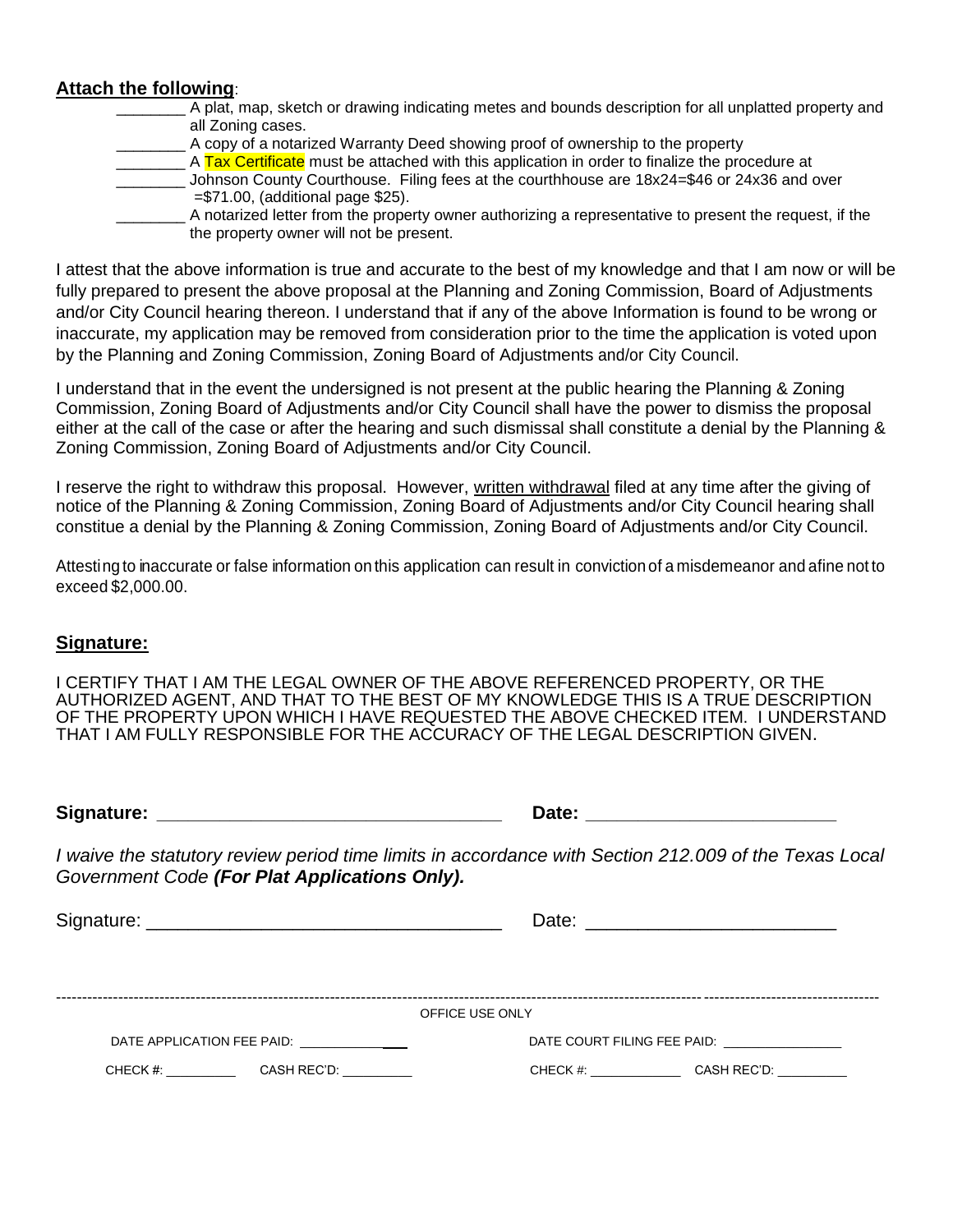

1000 N. Old Betsy Road \* P.O. Box 637 \* Keene, Texas \* 76059 \* 817-641-3336

### POWERS OF THE ZONING BOARD OF ADJUSTMENT SECTION 211.09

- 1. To hear and decide an appeal that alleges error in an order, decision, or interpretation of the zoning ordinance by an administrative officer.
- 2. To hear and decide special exceptions to the zoning ordinance when the zoning ordinance requires that it do so.
- 3. To authorize variances to the zoning ordinance in unique situations.
- 4. To hear and decide other matters authorized by the zoning ordinance.

### CRITERIA TO DETERMINE A HARDSHIP (The burden of proof ison the applicant to present a case of a hardship)

- 1. It must demonstrate aspecial condition that is inherent in the property itself.
- 2. The hardship must be present to the extent that it prevents any reasonable use of the land.
- 3. The hardship must **NOT** be self-imposed or self-created.
- 4. The hardship must not be contrary to the public interest.
- 5. The determination of a hardship must be within the spirit of the ordinance and substantial justice must be done.

#### VARIANCE REQUIREMENTS

- 1. Finding of a hardship.
- 2. Finding that the piece of property is unique and contains properties or attributes not common to other similarly situated properties.
- 3. Find that the literal enforcement of the ordinance would work an unnecessary hardship.
- 4. Finding that the need for the variance was not created by the applicant.
- 5. Find that the hardship cannot be financial alone.
- 6. Find that the granting will not be injurious to the public health, safety and welfare or defeat the intent of the philosophy contained in the zoning ordinance.